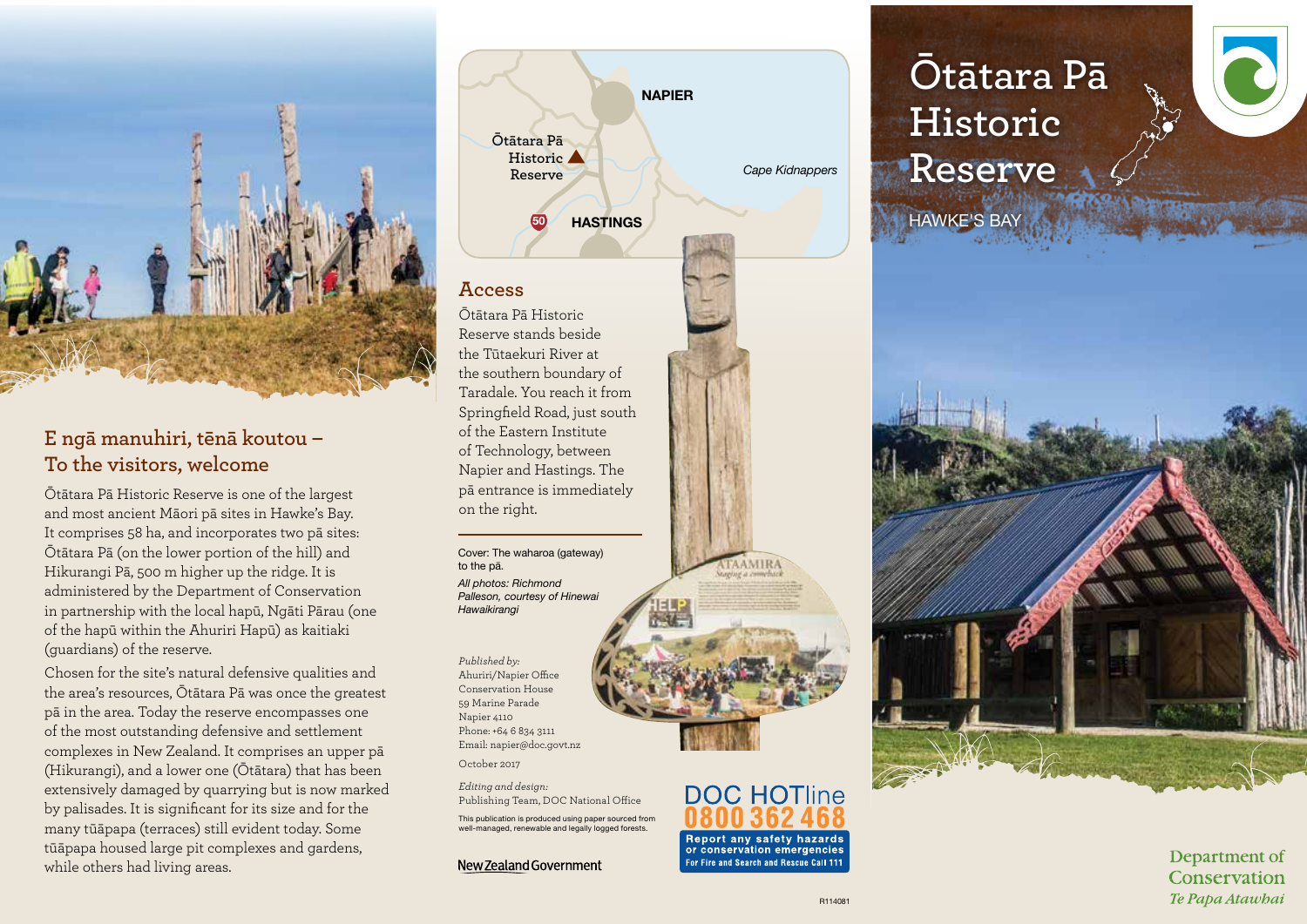

### **Walking track** Te Ara ā Makere – Maggie's Way 45 min, 1.6 km (one way)

The walking track over the reserve, Te Ara ā Makere – Maggie's Way, was named in honour of Margaret McCoward. The track starts at the Springfield Road car park where visitors pass under the carved waharoa (gateway) to enter the pā. As the track heads uphill, you will pass restoration work including palisades and pouwhenua, and archaeological features such as tūāpapa, whare and rua kūmara.

Enjoy the expansive views and reflect on why the site was chosen for its strategic position. Take time to read the story of Ōtātara Pā, depicted by the Turauwha Pou – part of the Te Ara o Nga Tipuna (Pathways of our Ancestors) project. Continue downhill to Churchill Drive; from here you can exit the reserve or return on the same track to the Springfield Road car park.

# **Please respect these sacred sites**

Sites of battles, deaths or burials are considered wāhi tapu (sacred) by Māori. Feel free to wander and look but please treat the pā areas with respect. All archaeological and physical features of the pā are protected by law.

Respect our cultural heritage: do not consume food on the pā, and keep to the track. Above all, remember "Toitū te whenua" – leave the land undisturbed.

# **Take care visiting Ōtātara and Hikurangi pā**

- Domestic animals, including dogs and horses, are not allowed. **A**
- Leave bicycles and motor vehicles (including motorbikes) at home.  $\circledast$   $\circledast$
- There is no camping at the reserve. Fires are forbidden.
- $\cdot$  No litter.
- No firearms! $\bigcirc$

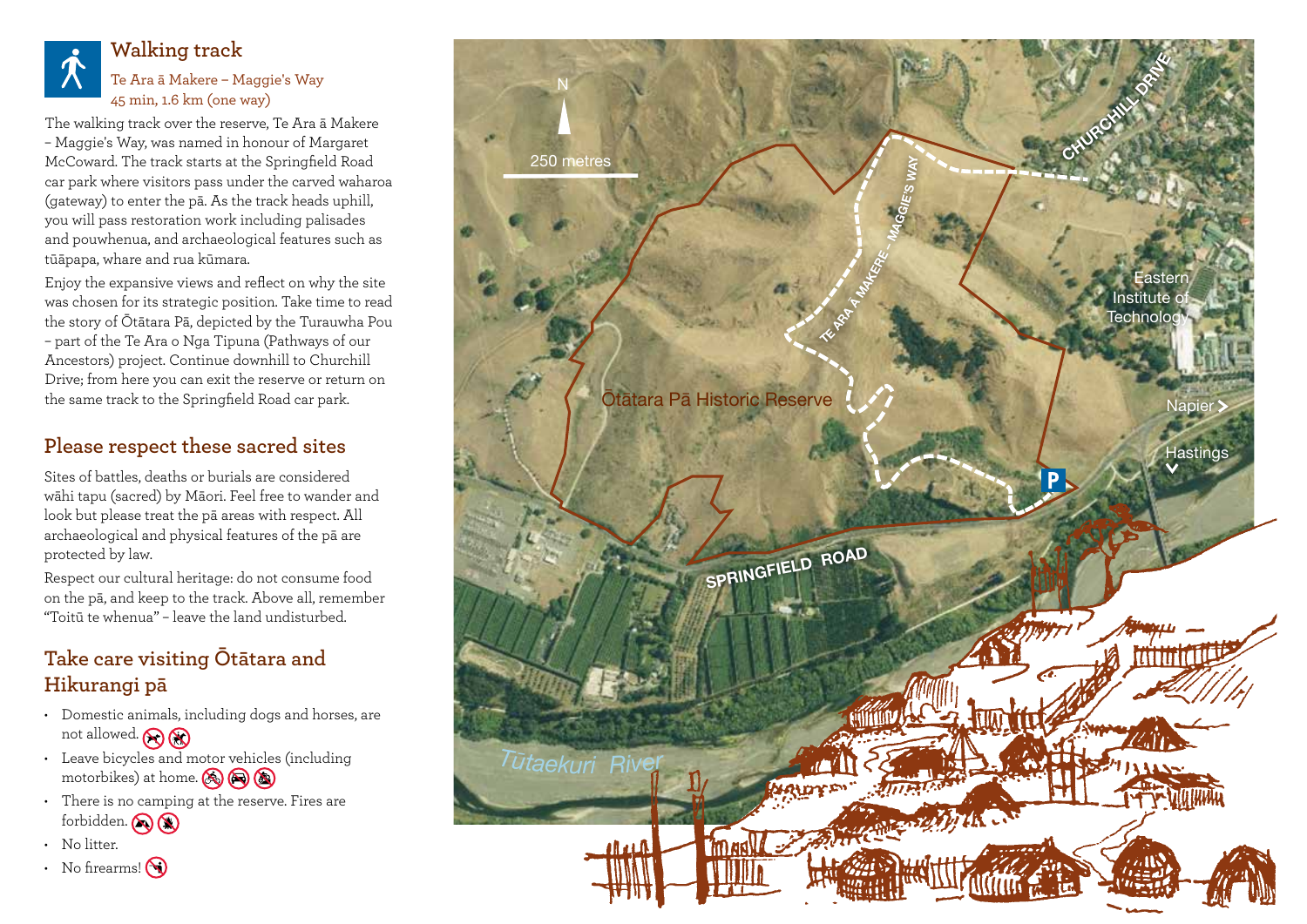# **An ancient traditional history**

Ko Ōtātara me Hikurangi ngā maunga – mountain Ko Tūtaekuri te awa – river Ko Ngāti Pārau te hapū – people Ko Ngāti Kahungunu te iwi – tribe

Ōtātara and Hikurangi pā sites were occupied early in human settlement. The many overlapping versions of Ōtātara Pā's traditional history reveal the web of relations and perspectives of the groups associated with Ōtātara, and its connection and importance to the peoples of the wider Heretaunga region.

A series of tribal groups (iwi) once occupied these sites: Ngāti Awa, Ngāti Whatumāmoa, Rangitāne, and (most recently) Ngāti Kahungunu. All have distinct perspectives on events. Elders say that a chief named Koaupari built the original Ōtātara Pā. Another early chief was Turauwha, who had high rank from his mother, who was Whatumāmoa, and his father who was Ngāti Awa.

Early inhabitants lived in peace. A key moment in the pā's history occurred with the arrival of Taraia, a legendary chief of the Ngāti Kahungunu iwi. Driven from his lands near Turanga (Gisborne), Taraia fought his way down the coast. At last, he arrived to attack the food-rich Heretaunga district, and with it the Kahungunu people, led by Turauwha at Ōtātara Pā.

There are competing tales of what happened next: one account relates that Taraia fiercely attacked both Hikurangi (the upper pā) and Ōtātara Pā, but with little success as the people of both pā rushed to help each other. Taraia eventually overcame Hikurangi with a cunning ambush, but Ōtātara held firm thanks to valiant defence and the huge trench dug between the two pā by the defenders. Taraia withdrew to Wairoa, defeated.

Peace returned – but not for long. Taraia returned a second time with canoe-loads of women and children. Turauwha and his people, seeing the approaching force and fearing the worst, fled to Puketitiri, northwest of Napier.

Taraia had prevailed. The ancient proverb "The land is Turauwha's, but the mana is Taraia's" explains the dual descent of the Heretaunga people and the complexities of its political and social relations.





# **A sacred place**

For the descendants of Chief Turauwha and the people who lived at Ōtātara and Hikurangi, the pā is a special place – both spiritually and as a tangible reminder of its historical significance. The pou (poles) were erected in memorial to the ancestors of Ōtātara and Hikurangi. Descendants of Taraia and Turauwha, the Ngāti Pārau, live today at Waiohiki Marae, which sits across the Tūtaekuri River in the shadow of Ōtātara.

The waharoa (gateway) to the pā and the Turauwha Pou were carved by Ngāti Pārau tohunga whakairo (master carver) Hugh Tareha. Local artist, Roberta Hawikirangi, also of Ngāti Pārau, depicted the history of Ōtātara and Hikurangi on the pou.

To learn more, see the *Assessment of Heritage Significance: Otatara Pa Historic Reserve*, at www.doc.govt.nz/otatara-pa-assessment/.